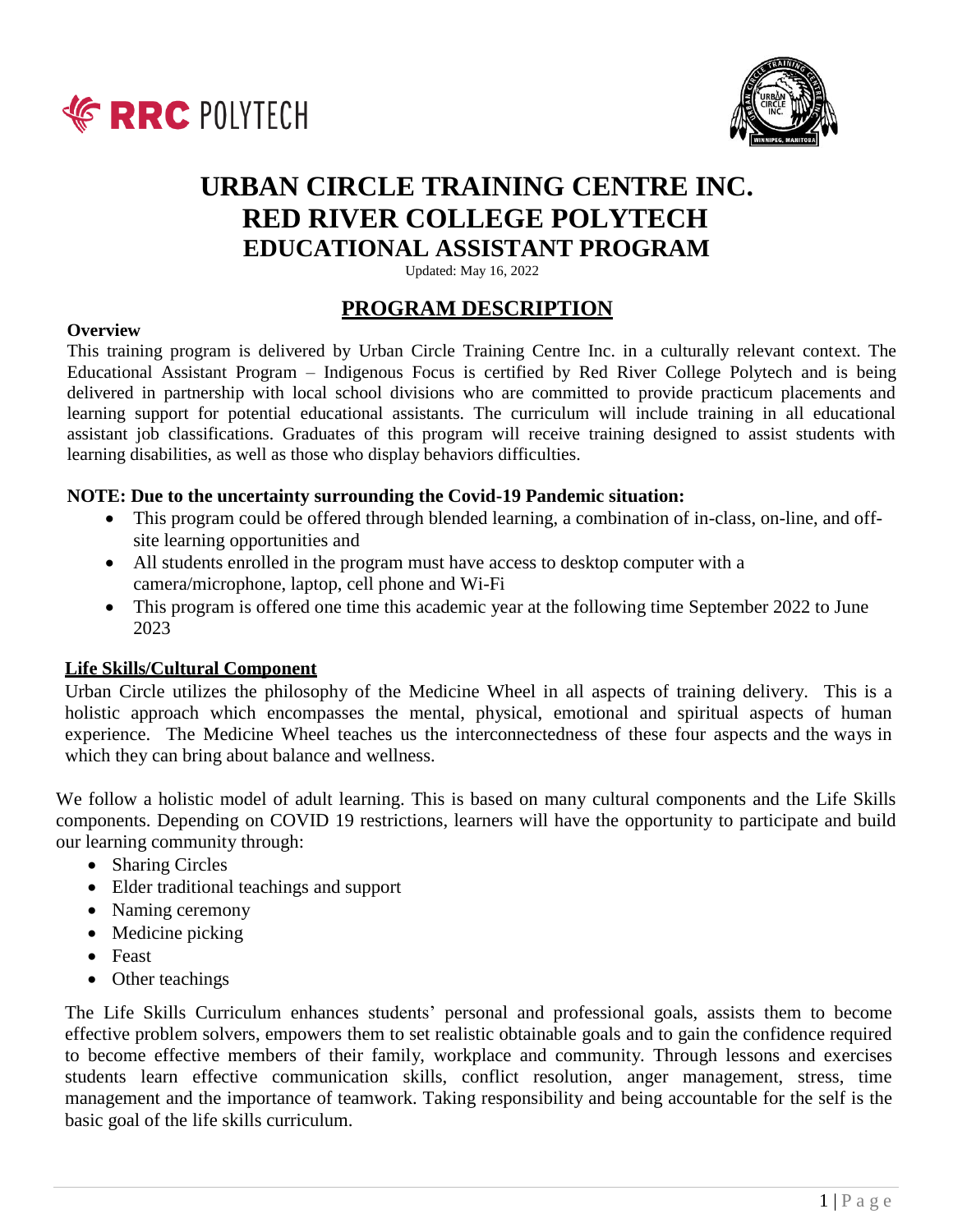| Course #         | <b>Name of Course</b>                                                 | Course       |
|------------------|-----------------------------------------------------------------------|--------------|
|                  |                                                                       | <b>Hours</b> |
| EDUA-1001        | <b>Basic Computer Applications</b>                                    | 15           |
| EDUA-1002        | Academic Writing                                                      | 30           |
| EDUA-1003        | <b>Inclusive Education</b>                                            | 30           |
| <b>EDUA-1004</b> | EA Roles & Responsibilities                                           | 30           |
| <b>EDUA-1005</b> | Portfolio Development                                                 | 20           |
| <b>EDUA-1006</b> | <b>Communication &amp; Partnerships</b>                               | 30           |
| <b>EDUA-1007</b> | <b>Characteristics of Learners</b>                                    | 30           |
| <b>EDUA-1008</b> | <b>Managing Behavior</b>                                              | 30           |
| <b>EDUA-1009</b> | <b>Supporting Learning Environment</b>                                | 30           |
| EDUA-1010        | <b>Observation &amp; Documentation</b>                                | 30           |
| EDUA-1011        | Professionalism                                                       | 30           |
| <b>EDUA-1012</b> | Instructional Technology                                              | 15           |
| EDUA-1013        | <b>Exceptional Students</b>                                           | 30           |
| EDUA-1014        | <b>ELA Content &amp; Practice</b>                                     | 30           |
| <b>EDUA-1015</b> | Math Content & Practice                                               | 30           |
| <b>HEAL-1047</b> | Mental Health First Aid: Adults who Interact with Youth               | 14           |
| <b>WRKS-1035</b> | Activities of Daily Living Workshop for Educational Assistants        | 24           |
| <b>HEAL-1846</b> | Emergency First Aid with CPR C                                        | 8            |
| PRAC-1035        | Practicum - E.A.                                                      | 120          |
| <b>SEMR-9078</b> | Nonviolent Crisis Intervention <sup>(r)</sup> Training Program (NVCI) | 8            |
| SAFE-1028        | Workplace Hazardous Materials Information System (WHMIS)              | $\mathbf 0$  |

## **\*\*Note: A final grade of C+ (65%) is required in each course to successfully complete the program\*\***

# *Additional Workshops May Include:*

Introduction to American Sign Language 8 Course Hours FASD Workshop 16 Course Hours Working Effectively with Violent and Aggressive Students (WEVAS) 18 Course Hours

# **COURSE DESCRIPTIONS:**

## **Life Skills/Cultural Component**

Urban Circle utilizes the philosophy of the Medicine Wheel in all aspects of learning. This is a holistic approach which includes the mental, physical, emotional and spiritual elements of human experience. The Life Skills Curriculum helps develop personal and professional goals, assists students to become effective problem solvers, and empowers them to become effective members of their family, workplace and community. Through innovative lessons, students learn effective communication, conflict resolution, anger management, stress, time management and teamwork skills. Taking responsibility and being accountable for oneself is a basic goal of the life skills curriculum.

## **Academic Writing Skills (30 hours)**

This course instructs the techniques and processes for educational assistants to produce accurate documentation in written communication skills using a variety of genre. The intent of this course is to provide educational assistants with the skills to support students in the writing process. The course should improve the educational assistant's written communication with teachers.

## **Basic Computer Applications (15 hours)**

The purpose of this course is to increase fundamental knowledge and skills using a current Windows operating system. Being able to competently use technology should enable educational assistants to assist teachers and support students more effectively.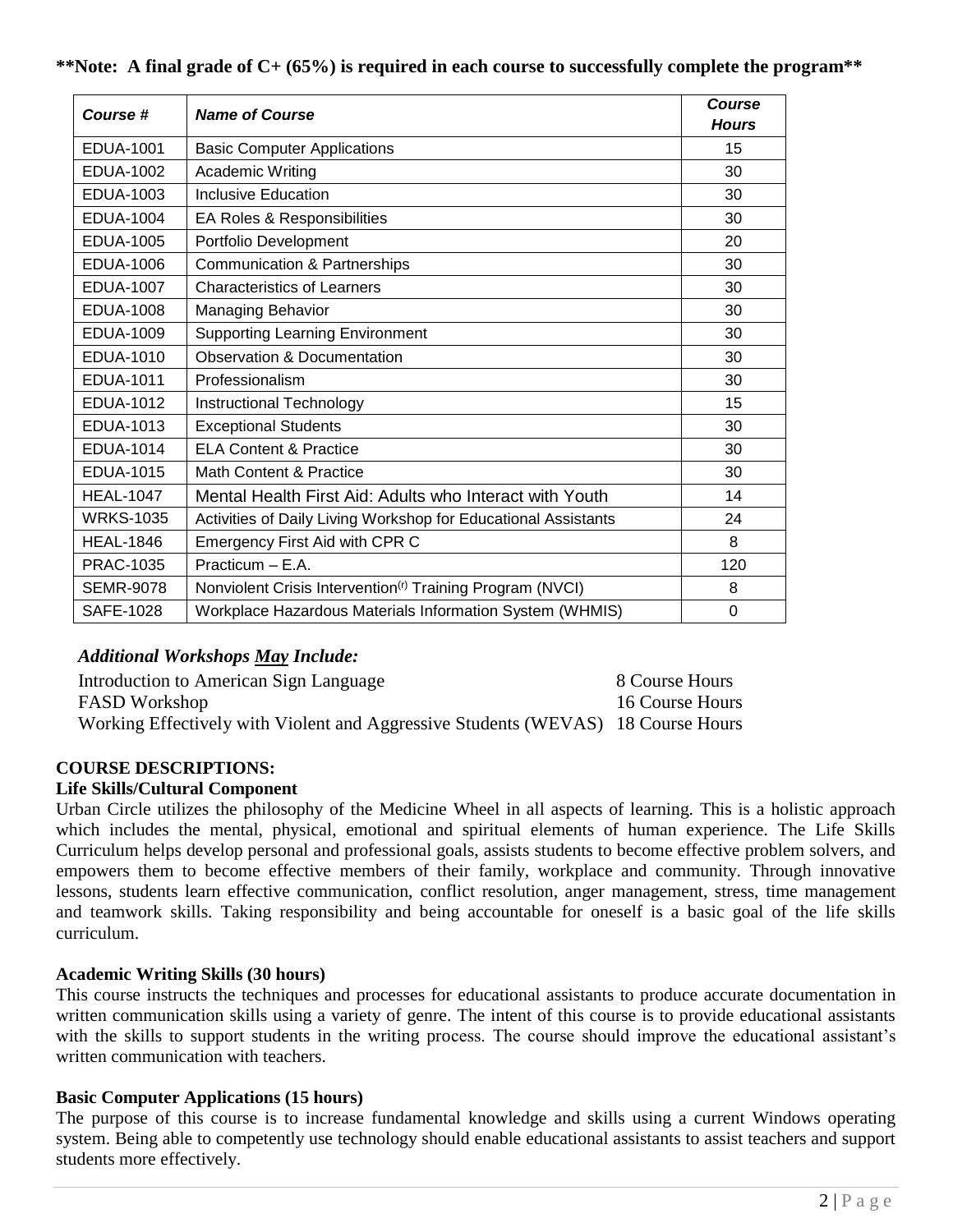#### **Inclusive Education (30 hours)**

This course examines the evolution of inclusive education in the public school system with an emphasis on the supportive services available to students in an inclusive classroom setting. The majority of educational assistants working in Manitoba schools are employed to support students receiving inclusive education services, and this course supplies background information that assists them to contribute to meaningful discussions about students who have exceptionalities.

### **Educational Assistant Roles & Responsibilities (30 hours)**

This course familiarizes students with the school system and how to most effectively operate within the system. Emphasis is placed on the educational assistant roles and responsibilities in the classroom and within the educational support system.

#### **Managing Student Behaviour (30 hours)**

Management of student behaviour is a major concern for teachers and educational assistants because of its importance in establishing a positive learning environment. This course provides information and strategies on how educational assistants can contribute to an effective behaviour management approach.

#### **Portfolio Development (20 hours)**

This course will provide students an opportunity to complete a self-assessment of their knowledge, skills and competencies in the Educational Assistant field. The objective of this course is to equip students to realize their full potential and maximize their learning in the certificate program, as well as prepare them for life-long learning.

#### **Communication & Partnerships (30 hours)**

This course provides an overview of communication skills and strategies that foster effective team functioning as well as a rationale for effective communication and collaborative teamwork.

#### **Characteristics of Learners (30 hours)**

This course examines the process of learning for all children. Topics include theories of learning, influences on learning, theories of intelligence, and stages of development.

#### **Supporting the Learning Environment (30 hours)**

This course provides an overview of how the learning environment influences learning outcomes and the ways that Educational Assistants support students. The main function of an Educational Assistant in a classroom is to provide support for students and teachers so that students can achieve the outcomes that have been identified for them in their program.

#### **Observation & Documentation (30 hours)**

This course provides an overview of the reasons for student assessment and evaluation with a focus on how the educational assistant can assist in student observation, record keeping and reporting to the teacher.

#### **Professionalism (30 hours)**

This course explores aspects of professional conduct and ethical practices as they relate to working with students, teachers, the school, and the community.

#### **Instructional Technology (15 hours)**

This course utilizes a hands-on approach to familiarizing students with the varied ways in which technology can be utilized as an instructional tool. This course will focus on curriculum support and assistive/augmentative technology.

#### **Exceptional Students (30 hours)**

This course provides information about specific student exceptionalities, how certain characteristics may affect the learning process of students and strategies that can be utilized by educational assistants working with students who experience these challenges. It provides an emphasis on making the educational assistant's work more effective in the supporting role with teachers in assisting students to work toward achieving the outcomes that have been identified in their program.